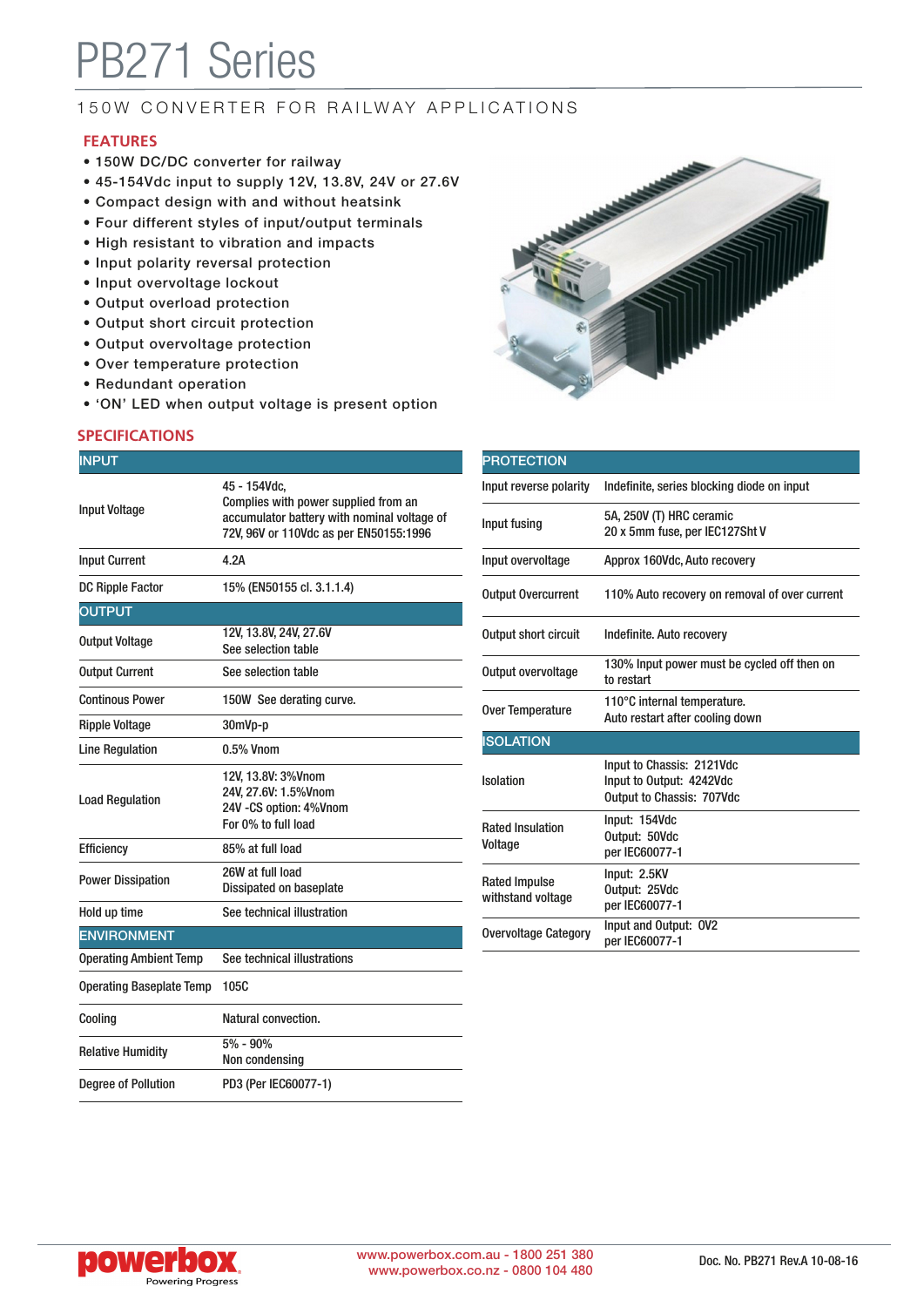# **B271 Series**

## 150W CONVERTER FOR RAILWAY APPLICATIONS

### **SPECIFICATIONS**

| <b>ELECTROMAGNETIC</b>                                     | <b>COMPATIBILITY</b>                                                                                                                                    | <b>I/O INTERFACE</b>      |                                                                                                                                                                       |
|------------------------------------------------------------|---------------------------------------------------------------------------------------------------------------------------------------------------------|---------------------------|-----------------------------------------------------------------------------------------------------------------------------------------------------------------------|
| General                                                    | Designed to comply with EN50121-3-2:2000                                                                                                                | Input and Output: S       | 4 way screw T/B 20A/300V<br>suitable for 4mm2 wire                                                                                                                    |
| <b>Conducted Emissions</b><br>(Input and Output)           | 150kHz-500kHz: 99dBuV OP<br>500kHz-30MHz: 93dBuV QP                                                                                                     | Input and Output: C       | 5 way Cage Clamp T/B 20A/300V<br>suitable for 4mm2 wire                                                                                                               |
| <b>Radiated Emissions</b>                                  | 30MHz-230MHz: 40dBuV/m QP @ 10m<br>230MHz-1HHz: 47dBuV/m QP @ 10m                                                                                       | Input and Output: P       | 5way pluggable screw T/B 20A / 400V with<br>screw flanges suitable for up to 4mm2 wire<br>Phoenix Contact DFK-PC 4/5-G-7,62-FS4.8 +<br>PC 4/5-STF-7,62 or equivalent  |
| <b>Fast Transient</b><br><b>Burst Immunity</b>             | 2KV 5/50nS Tr/Th<br><b>5KHz rep frequency</b>                                                                                                           |                           |                                                                                                                                                                       |
| <b>Surge Immunity</b>                                      | Input only per EN50155<br><b>Direct Transients</b><br>1.8KV waveform 5/50us<br>Source impedance 100ohm                                                  | Input and Output: M       | MS3102E18-4P F80 panel mounted plug. 4 x<br>#16 crimp contacts. MS service rating D.<br>Mating connector: MS3106E18-4S F80<br>straight receptacle. Supplied with unit |
|                                                            | 3Vrms carrier                                                                                                                                           | <b>Ground Terminal</b>    | M4 x 12mm stud                                                                                                                                                        |
| <b>Conducted Radio</b><br><b>Frequency Immunity</b>        | 150KHz to 80MHz<br>1KHz, 80% AM<br>Source impedance 150ohm                                                                                              | "ON" LED                  | Option L: Green LED mounted on top cover.<br>ON when output voltage is present                                                                                        |
| <b>Variations &amp; Interruptions</b><br>of voltage supply | Input only per EN50155<br>Unit complies with 45Vdc to 154Vdc<br>(0.6 x 72V to 1.4 x 110V)<br>operation continously<br><b>Class S1: No interruptions</b> |                           | Not available with option C                                                                                                                                           |
|                                                            |                                                                                                                                                         | <b>MECHANICAL</b>         |                                                                                                                                                                       |
|                                                            |                                                                                                                                                         | General                   | Chassis mount enclosure suitable for<br>standalone use                                                                                                                |
| <b>Radio Frequency Immunity</b>                            | 10V/Mrms carrier<br>80MHz to 1 GHz<br>1KHz 80% AM                                                                                                       | <b>Mechanical Outline</b> | <b>See Technical Illustrations</b>                                                                                                                                    |
| <b>Electrostatic Discharge</b>                             | 6KV contact discharge<br>8KV air discharge                                                                                                              |                           | Length:<br>$-S. -C: 290$ mm<br>-P (including mating connector): 301mm                                                                                                 |

#### **PRODUCT SELECTION**

| <b>TYPE</b> | <b>OUTPUT</b><br><b>VOLTAGE</b> | <b>OUTPUT</b><br><b>RANGE</b> | <b>OUTPUT</b><br><b>CURRENT</b> |
|-------------|---------------------------------|-------------------------------|---------------------------------|
| PB271-12    | <b>12V</b>                      | 11.88 - 12.12V                | 12.5A                           |
| PB271-13.8  | 13.8V                           | 13.66 - 13.8V                 | 10.9A                           |
| PB271-24    | <b>24V</b>                      | 23.76 - 24.24V                | 6.25A                           |
| PB271-27.6  | 27.6V                           | 27.32 - 27.6V                 | 5.45A                           |
|             |                                 |                               |                                 |

$$
\frac{PB271}{1} - \frac{12}{2} - \frac{S}{3} - \frac{H}{4}
$$

1. Series name

2. Output voltage  $-12$ 

-24

- 3. Output connection
	- -S (Screw terminal block)
	- -C (Cage clamp terminal block) -P (Pluggable terminal block)

4. Optional - Heatsinks

| "ON" LED                  | ON when output voltage is present<br>Not available with option C                                                                                                                                                                                                                        |  |  |
|---------------------------|-----------------------------------------------------------------------------------------------------------------------------------------------------------------------------------------------------------------------------------------------------------------------------------------|--|--|
| <b>MECHANICAL</b>         |                                                                                                                                                                                                                                                                                         |  |  |
| General                   | Chassis mount enclosure suitable for<br>standalone use                                                                                                                                                                                                                                  |  |  |
| <b>Mechanical Outline</b> | <b>See Technical Illustrations</b>                                                                                                                                                                                                                                                      |  |  |
| <b>Dimensions</b>         | Length:<br>-S, -C: 290mm<br>-P (including mating connector): 301mm<br>-M (excluding mating connector): 299mm<br>Width<br>Without optional heatsinks: 80mm<br>With optional heatsinks: 130mm<br>Height<br>$-S:69mm$<br>$-C: 73mm$<br>-P. -M: 51mm<br>$-P$ , $-M$ , $+$ $-L$ option: 55mm |  |  |
| <b>Mounting Centres</b>   | 280mm x 59mm<br>Suitable for 4 x M4 hardware                                                                                                                                                                                                                                            |  |  |
| <b>Protection Degree</b>  | IP40 as per AS1939                                                                                                                                                                                                                                                                      |  |  |
| <b>Weight Unpacked</b>    | Without optional heatsinks: 1.9kg<br>With optional heatsinks: 2.4kg                                                                                                                                                                                                                     |  |  |
|                           |                                                                                                                                                                                                                                                                                         |  |  |